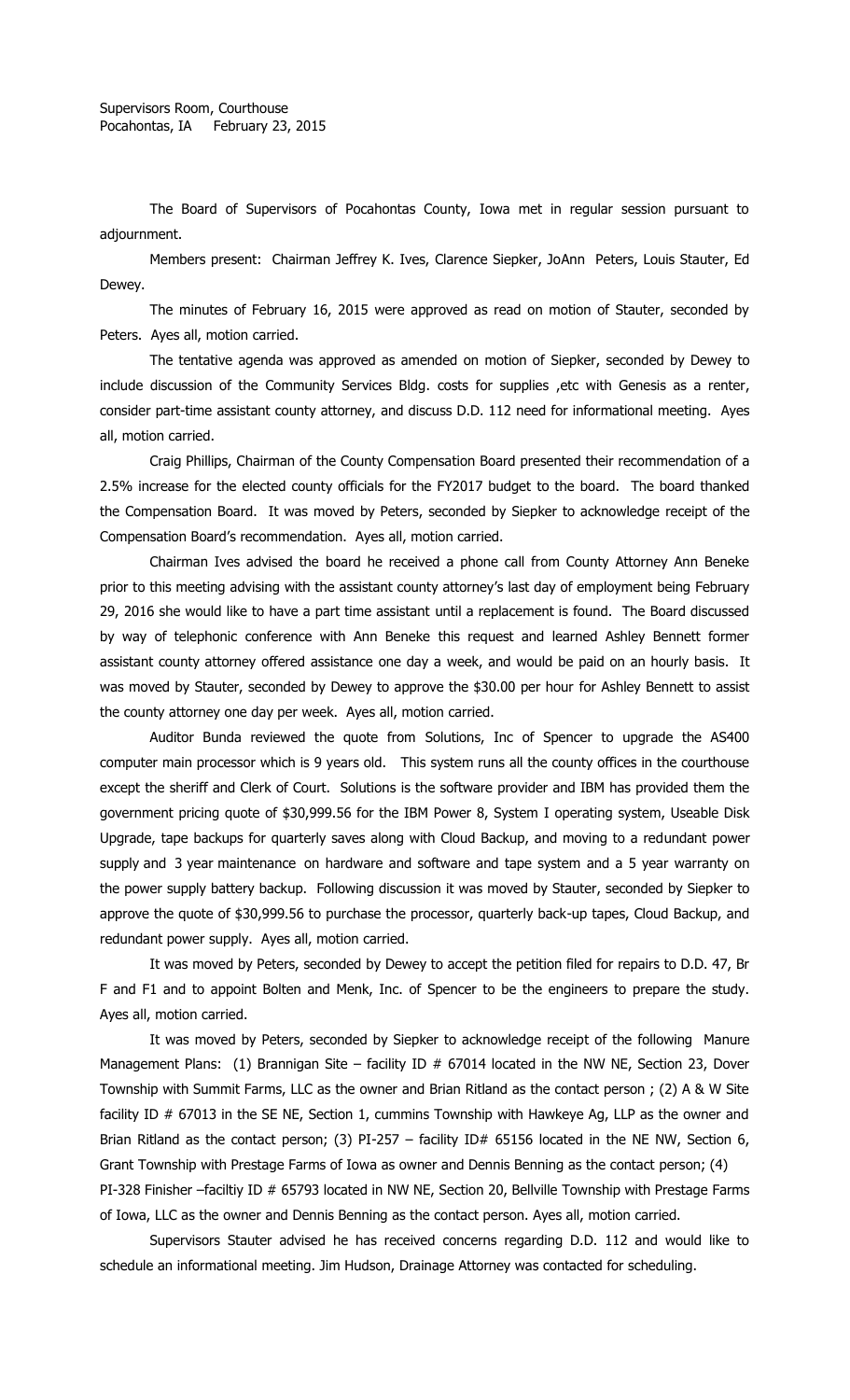It was moved by Stauter, seconded by Siepker to set 1:15 p.m. on Tuesday, April 12, 2015 as the date for the hearing. Ayes all, motion carried.

Supervisor Dewey advised he was contacted by offices in the Community Services Building regarding the Genesis Lease. Ben Meyer, Asst. County Attorney, Kelly Jepsen, Office Manager, Orene Cressler, VA Director were present. The group feels their budgets should not have to subsidize the portion of utilities, supplies, etc. of the building for Genesis. The lease agreement with Genesis states the \$100.00 per month will include the utilities, supplies, etc. to eliminate the need to bill Genesis for each portion of the listed items. DHS no longer pays for this office space and feel the \$100 rent should be used to pay these costs. Auditor Bunda noted the expenses of the building typically are budgeted to stay with that building. Auditor Bunda advised the rent money is deposited as a revenue and cannot be used to reduce an expense upon query of Supervisor Dewey. Following a very lengthy discussion Auditor Bunda stated she will pay the percent for Genesis no longer reimbursed by DHS.

Jack Moellering, County Engineer advised he had nothing for the board today.

Northwest Communications provided as requested by Supervisor Ives an estimate of cost for a phone system for the courthouse. This is for budgeting purposes only and required no action.

It was moved by Stauter, seconded by Dewey to approve the claim for Bolton & Menk, Inc of Spencer of \$200.00 for FEMA repairs to JT. D. D. 63. Ayes all, motion carried.

It was moved by Stauter, seconded by Siepker to approve pay Estimate #8 of \$166,323.32 to Rognes Brothers for completion of D.D. 8 West for a correction to Pay Estimate No 2 and retainage. Ayes all, motion carried.

The following claims were audited and allowed:

| A & M Laundry       | Supplies            | 66.86   | $\mathbf{1}$   |
|---------------------|---------------------|---------|----------------|
| AT&T                | Phone               | 220.11  | 4              |
| Adv Systems         | Copier Ex           | 56.20   | $\overline{1}$ |
| Alliant Energy      | Utilities           | 136.60  | 1              |
| Am Lung Ass         | Supplies            | 300.00  | $\mathbf{1}$   |
| Arnold Motor        | Parts               | 236.33  | $\mathbf{1}$   |
| Auto-Jet Muffler    | Supplies            | 384.36  | $\mathbf{1}$   |
| A Beneke            | Monthly Ex          | 3058.50 | $\mathbf 1$    |
| <b>B</b> H Energy   | Gas                 | 2007.81 | 3              |
| Cal Co ECA          | Utilities           | 60.45   | $\mathbf{1}$   |
| Calhoun-Burns       | Bridge Rate/Inspect | 2319.00 | $\mathbf{1}$   |
| Campbell Supply     | Parts               | 13.40   | $\mathbf{1}$   |
| Carpenter Uniform   | Uniforms            | 36.98   | $\mathbf{1}$   |
| S Cash              | Mileage             | 133.50  | $\mathbf{1}$   |
| CID                 | Supplies            | 520.80  | 2              |
| CenturyLink         | Phone               | 2451.50 | 15             |
| Charm-Tex           | Supplies            | 172.63  | 2              |
| Cintas              | Supplies            | 262.55  | 2              |
| CJ Cooper & Asso    | Annual Fee          | 35.00   | $\mathbf{1}$   |
| Clay Co Sheriff     | Services            | 56.00   | $\mathbf 1$    |
| J Conlin            | Mileage             | 280.00  | $\mathbf{1}$   |
| Counsel             | Supplies            | 37.74   | $\mathbf{1}$   |
| Deyta               | HHCahps Fee         | 95.00   | $\mathbf{1}$   |
| Dist III Treas      | Meeting             | 28.00   | $\mathbf{1}$   |
| Doolittle Oil       | Supplies            | 2560.80 | $\mathbf 1$    |
| Farm & Home         | Supplies            | 352.85  | $\mathbf{1}$   |
| Force America       | Parts               | 125.20  | $\mathbf{1}$   |
| Genesis             | Janitorial          | 750.00  | $\mathbf{1}$   |
| Gilmore City        | Utilities           | 219.02  | $\mathbf{1}$   |
| Graham Tire         | Tires               | 505.80  | $\mathbf{1}$   |
| Heartland Paper     | Supplies            | 55.35   | $\mathbf{1}$   |
| Humboldt Office Sup | Supplies            | 9.99    | $\mathbf{1}$   |
| HyVee AR            | Medical             | 250.93  | $\mathbf{1}$   |
| IState Truck        | Supplies            | 772.10  | $\mathbf{1}$   |
| IA DOT              | Services            | 12.00   | $\mathbf{1}$   |
| IA Lakes Elec       | Utilities           | 335.76  | $\overline{2}$ |
| IA SOS              | Election/Gen        | 60.00   | $\mathbf{1}$   |
| IDVille             | Supplies            | 87.40   | $\mathbf{1}$   |
| <b>ISAC</b>         | Training            | 170.00  | $\mathbf{1}$   |
| Jeff's Jons         | Services            | 200.00  | $\mathbf{1}$   |
| R Jergens           | Travel Ex           | 283.00  | $\mathbf{1}$   |
| John Deere          | Supplies            | 61.42   | $\mathbf{1}$   |
| J Wolcott           | Mileage             | 207.50  | $\mathbf 1$    |
| B Larsen            | Transport Ex        | 8.43    | $\mathbf 1$    |
| Laurens Sun         | Publications        | 27.50   | $\mathbf{1}$   |
| Lawson Products     | Supplies            | 57.17   | $\mathbf{1}$   |
| Machine Shop        | Services            | 30.25   | $\mathbf{1}$   |
|                     |                     |         |                |